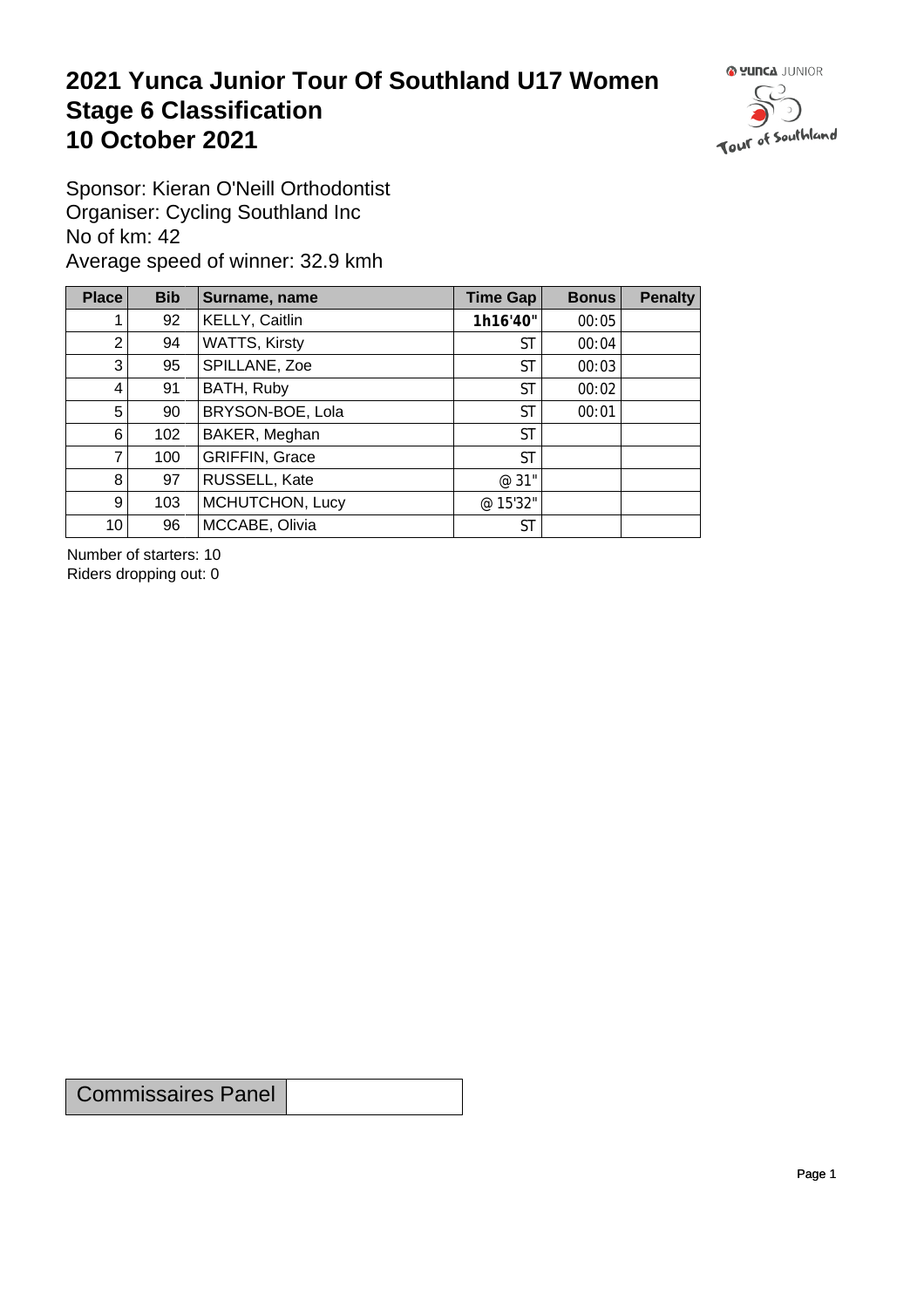## **2021 Yunca Junior Tour Of Southland U17 Women General Classification (Stage 6)**<br>10 October 2021 **10 October 2021**



Organiser: Cycling Southland Inc

| Place | <b>Bib</b> | Surname, name         | <b>Time Gap</b> |
|-------|------------|-----------------------|-----------------|
|       | 102        | BAKER, Meghan         | 5h18'52"        |
| 2     | 90         | BRYSON-BOE, Lola      | @ 24"           |
| 3     | 94         | <b>WATTS, Kirsty</b>  | @ 1'32"         |
| 4     | 92         | KELLY, Caitlin        | @ 1'55"         |
| 5     | 95         | SPILLANE, Zoe         | @ 2'21"         |
| 6     | 91         | BATH, Ruby            | @ 2'27"         |
| 7     | 100        | <b>GRIFFIN, Grace</b> | @ 4'08"         |
| 8     | 97         | RUSSELL, Kate         | @ 10'24"        |
| 9     | 103        | MCHUTCHON, Lucy       | @ 1h8'22"       |
| 10    | 96         | MCCABE, Olivia        | @ 1h19'57"      |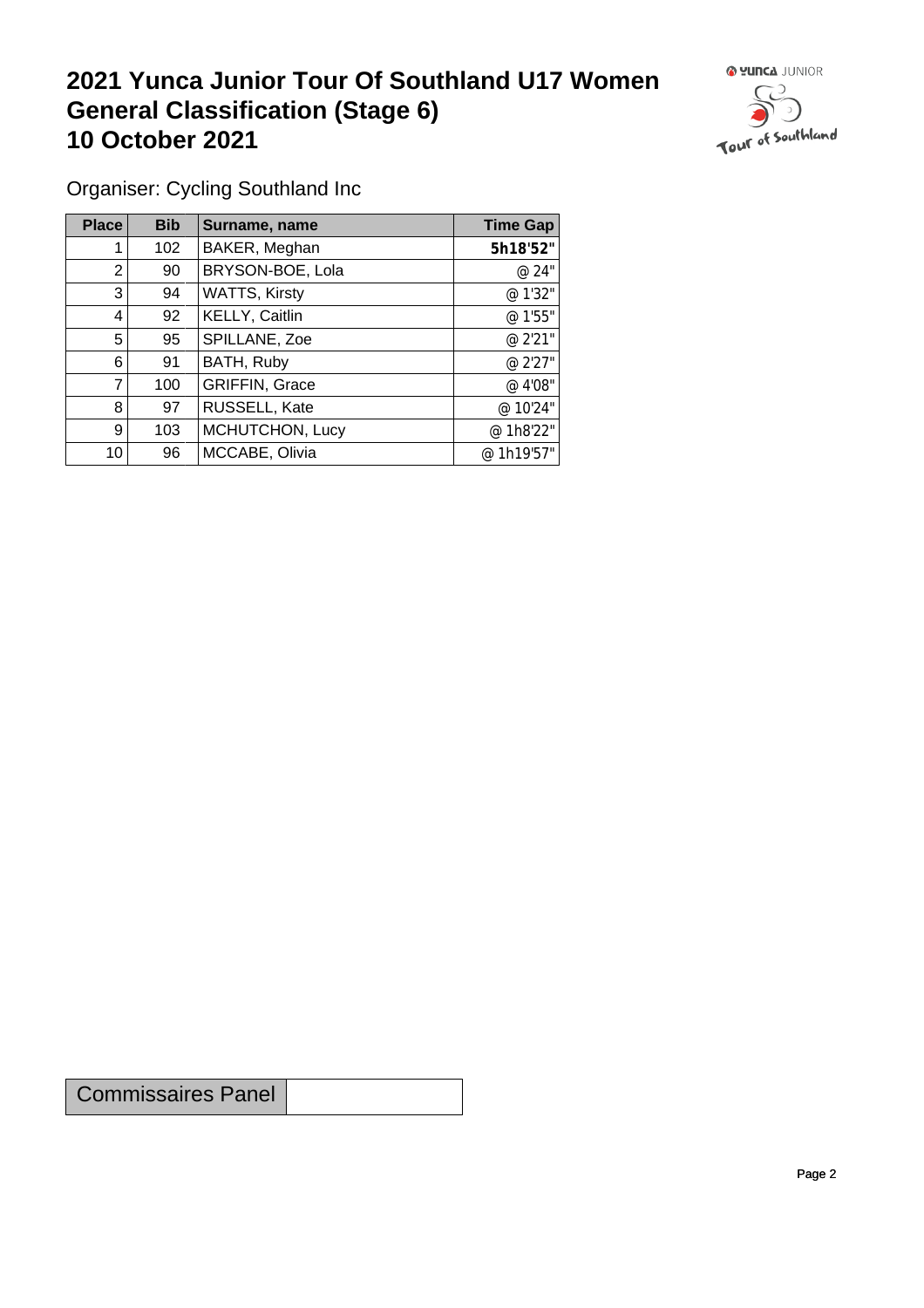## **2021 Yunca Junior Tour Of Southland U17 Women Sprint Classification (Stage 6) 10 October 2021 10 October 2021**



Organiser: Cycling Southland Inc

| <b>Place</b> | <b>Bib</b> | Surname, name        | <b>Points</b> |
|--------------|------------|----------------------|---------------|
|              | 102        | BAKER, Meghan        | 26            |
|              | 94         | <b>WATTS, Kirsty</b> | 20            |
| 3            | 92         | KELLY, Caitlin       | 9             |
| 4            | 90         | BRYSON-BOE, Lola     |               |
| 5            | 95         | SPILLANE, Zoe        | 4             |
| 6            | 91         | BATH, Ruby           | 4             |